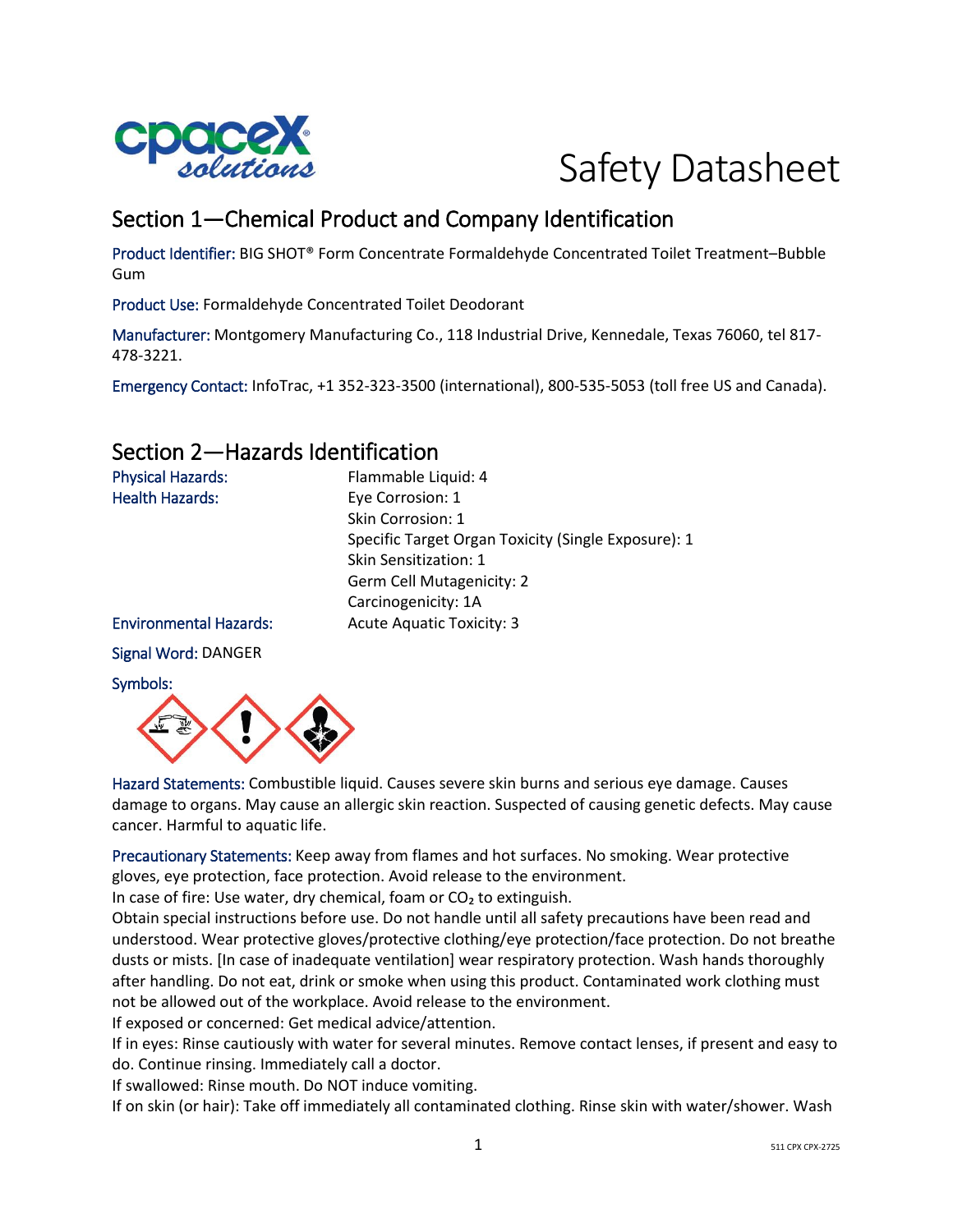contaminated clothing before reuse. If skin irritation or rash occurs: Get medical advice/attention. Wash contaminated clothing before reuse.

If inhaled: Remove person to fresh air and keep comfortable for breathing. Immediately call a doctor. If experiencing respiratory symptoms: Call a poison center/doctor.

Store locked up. Store in a well-ventilated place. Keep cool.

Dispose of contents and container in accordance with local, regional, national, international regulations.

#### Other Hazards: None found.

#### Unknown Ingredients: N/D

#### Section 3—Information on Ingredients

| <b>Ingredient Name</b>                                       | Ingredient<br>Percentage | Ingredient CAS<br>No |
|--------------------------------------------------------------|--------------------------|----------------------|
| The exact chemical identities and percentages of composition |                          |                      |
| have been withheld as a trade secret.                        |                          |                      |

### Section 4—First Aid Measures

Skin contact: If on skin or hair: Take off immediately all contaminated clothing. Rinse skin with water or shower. Wash contaminated clothing before reuse. Immediately call a doctor.

Eye contact: If in eyes: Rinse cautiously with water for several minutes. Remove contact lenses, if present and easy to do. Continue rinsing. Immediately call a doctor.

Ingestion: If swallowed: Rinse mouth. DO NOT induce vomiting. Immediately call a doctor.

Inhalation: If inhaled: Remove person to fresh air and keep comfortable for breathing. Immediately call a doctor.

Most important symptoms/effects, acute and delayed: If exposed or concerned: Get medical advice/attention.

Indication of immediate medical attention/special treatment: N/D

### Section 5—Fire-Fighting Measures

Suitable extinguishing media: Foam, carbon dioxide, dry chemical or water fog.

Specific hazard arising from chemicals: Cool container with water spray or fog to help absorb escaping fumes. Evacuate affected area. Stay upwind and avoid contact with smoke and fumes. If contact cannot be avoided wear personal protective equipment (See "personal Protective Equipment section".) including chemical splash goggles and air mask with breathing supply. Run-off from fire control may cause pollution.

Special equipment and precautions: Wear suitable respiratory equipment when necessary

#### Section 6—Accidental Release Measures

Personal precaution, protective equipment, emergency procedures: Avoid contact with skin and eyes. Do not ingest. Do not inhale. Wear Personal Protective Equipment (refer to section 8).

Methods and material for containment and clean up: Avoid release to environment. Collect spillage. Review Fire and Explosion Hazards and Safety Precautions before proceeding with clean-up. Use appropriate personal protective equipment during clean up. Wear self-contained breathing apparatus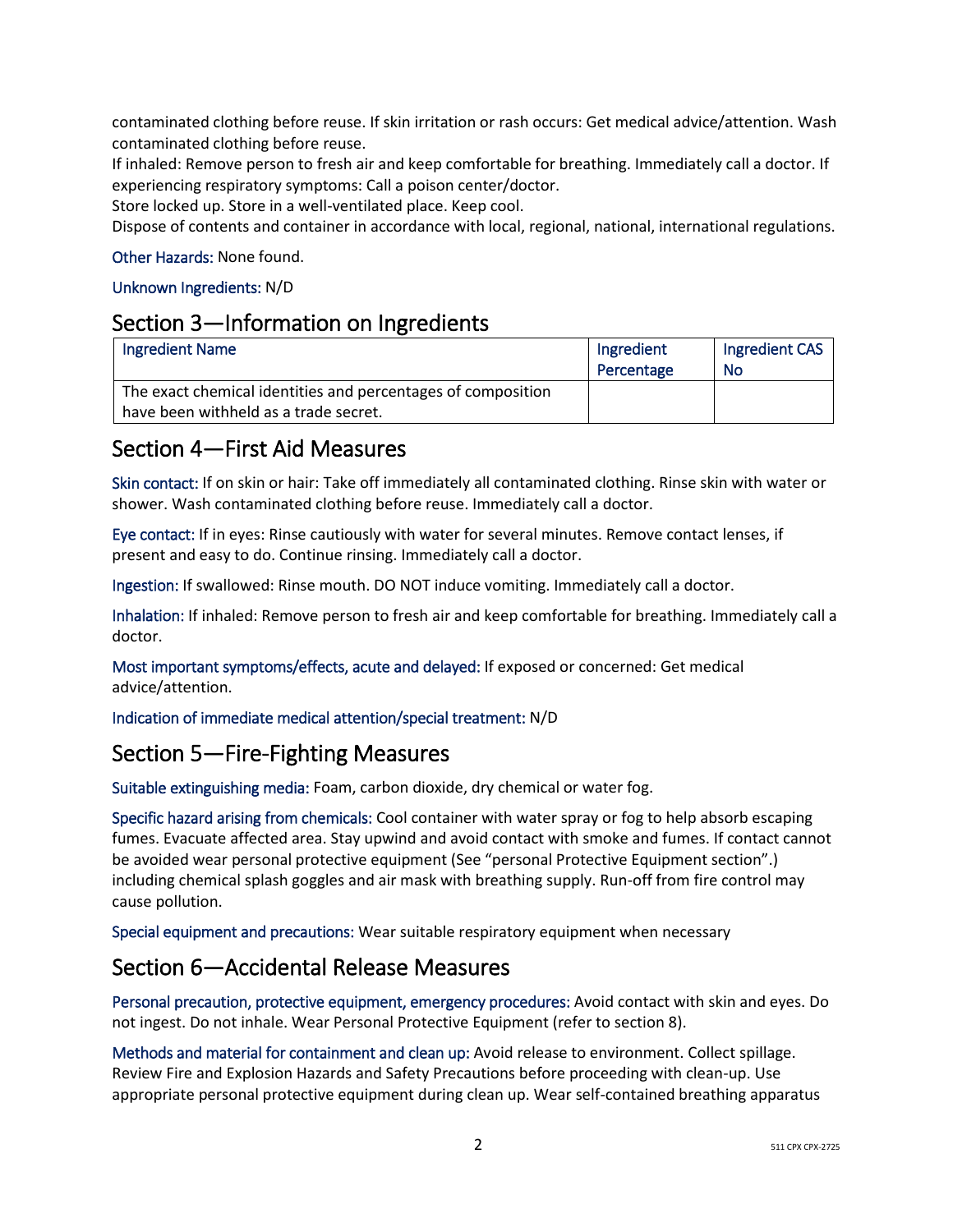and chemical-proof suit. Soak up small spills with earth, sand, or other noncombustible absorbent material and remove in covered containers. Dike large spills and neutralize with dilute solutions of ammonia, sodium sulfite, or sodium bisulfite and remove. Flush area with plenty of water. Comply with Federal, State, and local regulations on reporting releases.

# Section 7—Handling and Storage

Precautions for safe handling: Wash thoroughly after handling, especially before eating, drinking, smoking or using restroom facilities. Wash goggles and gloves. Launder contaminated clothing. Do not swallow. Do not get in eyes. Do not inhale mists or vapors.

Cautions for safe storage: Store locked up.

Incompatibilities: Strong oxidizing agents.

### Section 8—Exposure controls/personal protection

#### Exposure Limits:

Ingredient 2: OSHA PEL 0.75 ppm, 0.92 mg/m<sup>3</sup>, 8 Hr. (TWA). ACHIH TLV: Ceiling: 0.3 ppm, 0.37 mg/m3, A2.

Ingredient 3: OSHA PEL 200 ppm, 260 mg/m3- 8 Hr. (TWA-Skin). ACHIH TLV: 200 ppm, 262 mg/m3 Hr (TWA)

Specific Engineering: Not established.

Individual protective equipment and measures: Eye Protection: Prevent eye contact. Wear chemical splash goggles or similar eye protection if the potential exists for eye contact. Skin Protection: Avoid skin contact. Wear butyl rubber or neoprene gloves to prevent contact. Launder contaminated clothing before re-use. Respiratory Protection: If vapor concentration exceeds TLV, use NIOSH-approved respirator with organic vapor cartridges. General Hygiene: Wash hands after handling. Other Protective Clothing or Equipment: Safety shower and eyewash fountain.

### Section 9—Physical and Chemical Properties

| <b>Physical State: Liquid</b>                     | Flammability (solid, gas): Not Flammable    |
|---------------------------------------------------|---------------------------------------------|
| Color: Blue                                       | Vapor Pressure (mmHg): 23-26 mm Hg@77 °F    |
| Odor: Characteristic odor                         | Vapor Density (air= 1): >1                  |
| Odor Threshold: N/D                               | Relative Density: 1.05-1.10                 |
| pH: 5.5-6.0                                       | Solubilities: In water: completely miscible |
| Melting point/freezing Point: Polymerizes and     | <b>Partition Coefficient: N/D</b>           |
| separates below 320 °F                            |                                             |
| Initial Boiling Point and Boiling Range: 212 °F   | Auto-Ignition Temperature: N/D              |
| Flash Point: >150 °F TCC (EST)                    | Decomposition Temperature: N/D              |
| <b>Evaporation Rate: &gt;1</b>                    | Viscosity: N/D                              |
| Upper/Lower Flammability or Explosive limits: N/D |                                             |

### Section 10—Stability and Reactivity:

| <b>Chemical Stability: Stable</b>                  | Condition to Avoid: High heat, flames and sparks.   |
|----------------------------------------------------|-----------------------------------------------------|
| Reactivity: No specific reactivity test data       | <b>Possibility of Hazardous Reaction: Hazardous</b> |
| available for this mixture.                        | Polymerization: will not occur.                     |
| Incompatible Materials: Strong oxidizing agents,   | <b>Hazardous Decomposition Products:</b>            |
| caustics, strong alkalis, isocyanates, anhydrides, | N/D                                                 |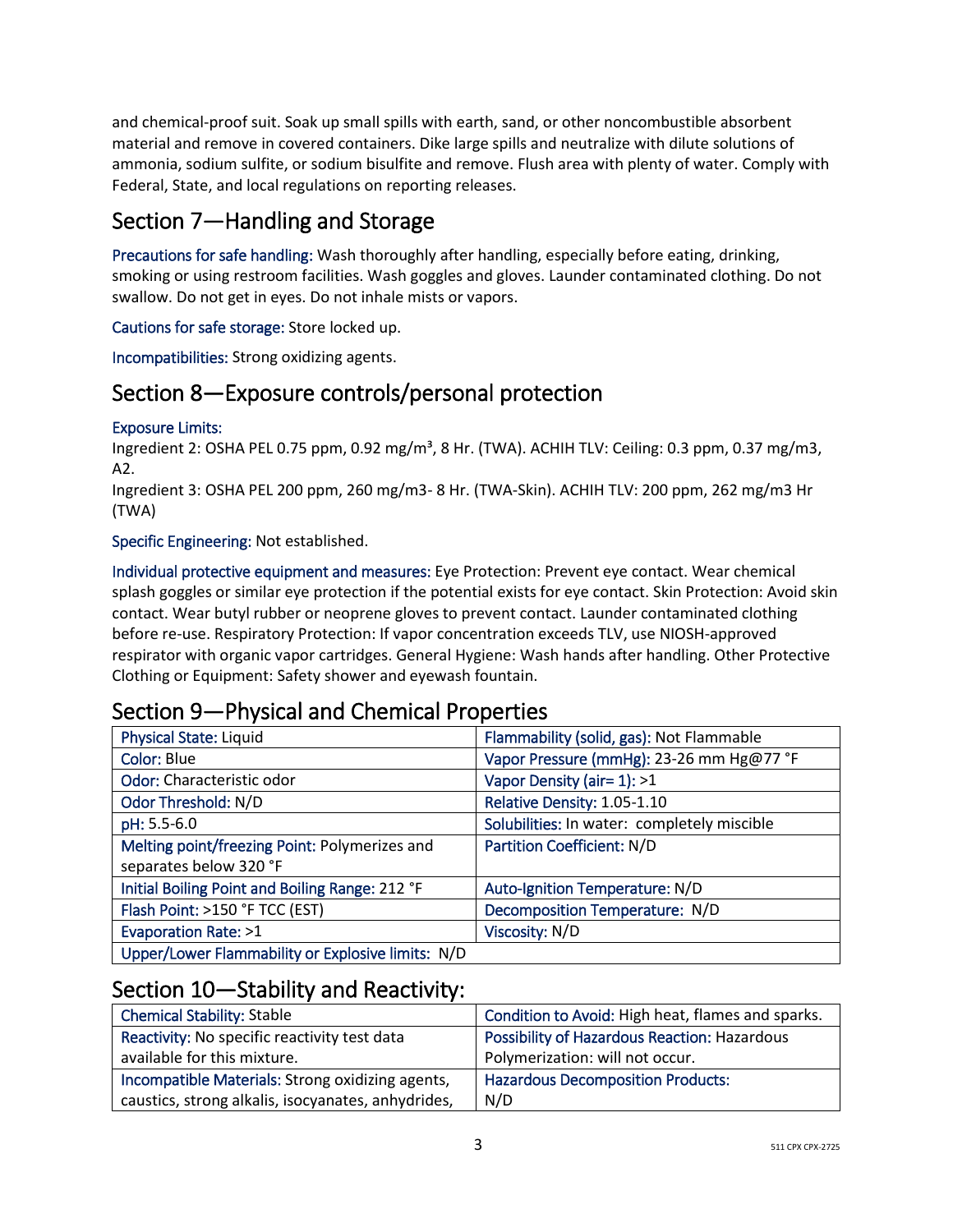| oxides and inorganic acids. Some formaldehyde   |  |
|-------------------------------------------------|--|
| solutions react with nitrogen dioxide,          |  |
| nitromethane, perchloric acid and aniline or    |  |
| peroxyformic acid to yield explosive compounds. |  |
| A violent reaction occurs when some             |  |
| formaldehyde solutions are mixed with strong    |  |
| oxidizers.                                      |  |

# Section 11—Toxicological information:

Information on the likely routes of exposure: Skin contact, eye contact, inhalation, ingestion.

| <b>Chemical Name</b>                          | Oral LD50           | <b>Dermal LD50</b> | <b>Inhalation LD50</b> |
|-----------------------------------------------|---------------------|--------------------|------------------------|
| Ingredient 1                                  | $>900$ mg/kg        | N/D                | N/D                    |
| Ingredient 2                                  | $100 \text{ mg/kg}$ | N/D                | 590 mg/kg              |
| Ingredient 3                                  | >5,600 mg/kg        | N/D                | N/D                    |
| Ingredient 4                                  | $1,300$ mg/kg       | N/D                | N/D                    |
|                                               |                     |                    |                        |
| Ingredient 5                                  | $>300$ mg/kg        | N/D                | N/D                    |
| Product as a Whole                            | 2,142 mg/kg         | N/D                | N/D                    |
| The exact chemical identities and percentages |                     |                    |                        |
| of composition have been withheld as a trade  |                     |                    |                        |
| secret.                                       |                     |                    |                        |

Important symptoms: Refer to Section 4—First Aid Measures.

#### Effects of Acute Exposure: N/D

#### Effects of Chronic Exposure: N/D

Carcinogenicity: Ingredient 2: is listed as a carcinogen on the following: IARC, NTP, OSHA, ACGIH. It is listed on IARC as Group 1 human carcinogen for rare nasopharyngeal cancer in humans.

#### Other Data: N/D

### Section 12—Ecological Information:

Ecotoxicity: Harmful to aquatic life. LC50: 10-100 mg/l, 96 hours (Fish) EC50: 2 mg/l, 48 hours (Daphnia) IC50: 0.4 mg/l, 24 hours (Algae)

| Persistence and degradability: This product is | Bioaccumulative Potential: N/D |
|------------------------------------------------|--------------------------------|
| readily biodegradable.                         |                                |
| BOD7 0.3 $g/g$                                 |                                |
| COD 0.4 $g/g$                                  |                                |
| TOC 0.15 $g/g$                                 |                                |
| Mobility in Soil: N/D                          | Other Adverse Effects: N/D     |

### Section 13—Disposal Considerations

Waste Treatment Method: Avoid release to the environment. Collect spillage. DO NOT DUMP INTO ANY SEWERS, ON THE GROUND, OR INTO ANY BODY OF WATER. All disposal practices must be in compliance with all Federal, State/Provincial and local laws and regulations. Regulations may vary in different